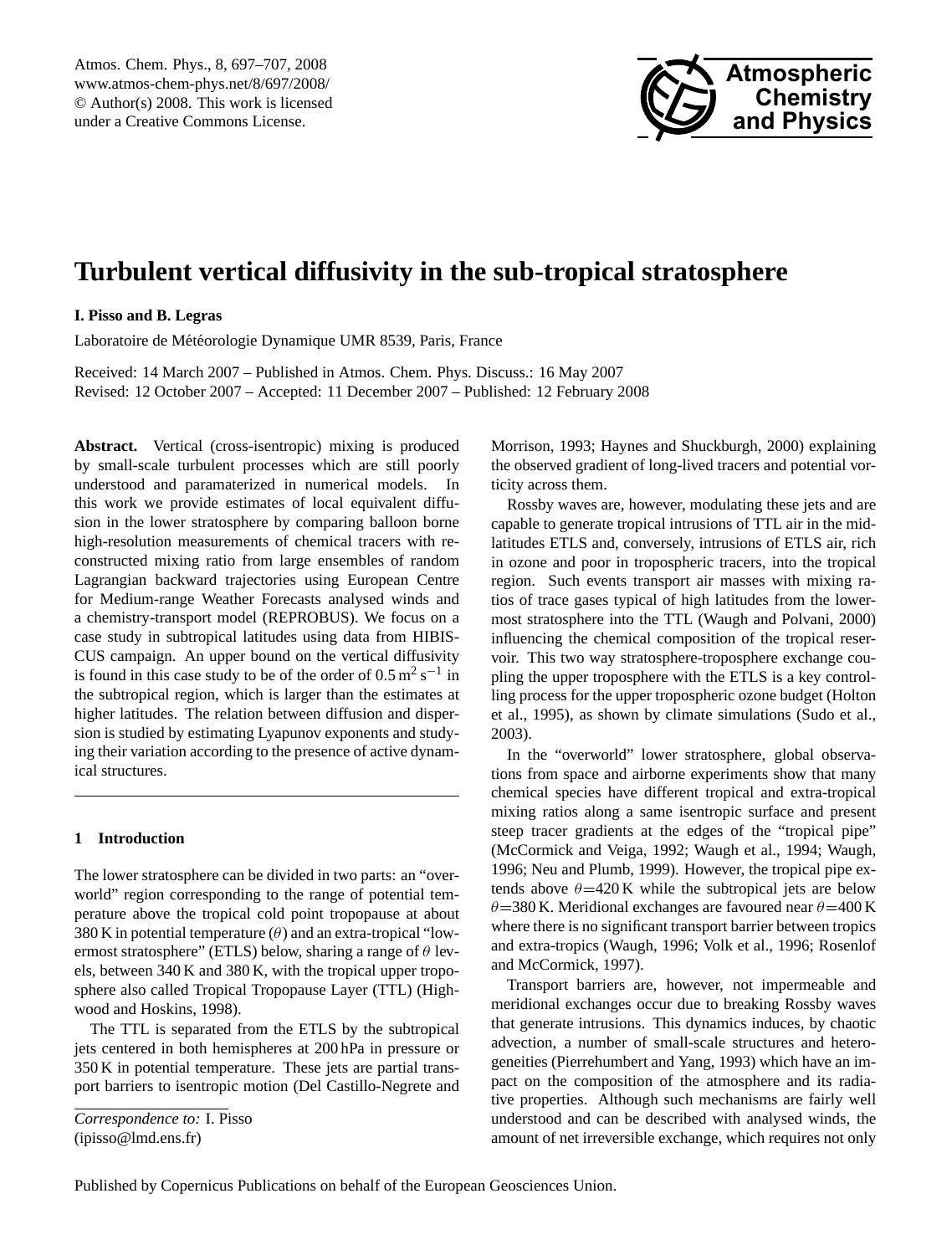

<span id="page-1-1"></span>**Fig. 1.** Potential vorticity maps at  $\theta = 395$  K from ECMWF analysis over south-America and south-Atlantic. Upper panel shows the meteorological situation on 13 February 2004 at 12:00 UT and lower panel corresponds to 16 February 2004 at 12:00 UT. Units are in  $PVU=10^6$  m<sup>2</sup> K s<sup>-1</sup> kg<sup>-1</sup>. The launching site at Bauru is circled in red.

advection but also mixing of air masses, is still poorly understood and not well represented in meteorological models. Irreversibility results from small-scale turbulent mixing, either due to shear instabilities, convection or gravity wave breaking, occurring at scales too small to be represented in numerical models. General circulation models and chemistrytransport models (CTM) include numerical diffusion that attempts to represent such effects but this is always too large due to limited numerical resolution. It is therefore interesting to investigate the intrinsic effective value of diffusion induced by subgrid scale processes. Such estimates have been provided by comparing Lagrangian calculations with observed distributions of tracers at high and mid-latitudes [\(Balluch and Haynes,](#page-10-13) [1997;](#page-10-13) [Legras et al.,](#page-10-14) [2005\)](#page-10-14), reaching estimates in the range  $D=0.01-0.1 \text{ m}^2 \text{ s}^{-1}$ , but no study of the subtropical region has been performed so far.

In this work estimates of equivalent diffusion in the lower stratosphere are provided by comparing balloon borne highresolution measurements of chemical tracers with reconstructed mixing ratio from large ensembles of stochastic Lagrangian backward trajectories using the European Centre for Medium range Weather Forecast (ECMWF) analysed wind fields and outputs from the REPROBUS (REactive Processes Ruling the Ozone BUdget in the Stratosphere) chemistry-transport model. We will focus on the cases of intrusions detected during the HIBISCUS campaign above 15 km.

The measurements collected during HIBISCUS tropical campaign and the methods used for analysis are presented in Sect. [2.](#page-1-0) In Sect. [3,](#page-4-0) the skill of ensembles of diffusive back trajectories to model transport in the tropics is studied, focusing on the ability to represent synoptic structures related to intrusions. Based on the Lagrangian reconstructions of O<sup>3</sup> profiles from the HIBISCUS campaign, the magnitude of turbulent diffusivity in the tropics is estimated. Results are discussed and conclusions are presented in Sect. [4.](#page-9-0)

## <span id="page-1-0"></span>**2 Data and methods**

## 2.1 The HIBISCUS campaign

During the HIBISCUS campaign [\(Pommereau et al.,](#page-10-15) [2007\)](#page-10-15), short balloon flights (SF) carried a Solid State Ozone Sensor instrument [\(Hansford et al.,](#page-10-16) [2005;](#page-10-16) [Aliwell et al.,](#page-10-17) [2001;](#page-10-17) [Williams et al.,](#page-10-18) [2002\)](#page-10-18). The sensor was developed by the University of Cambridge, and consists of a thin metal oxide (tungsten oxide) layer mounted on a small  $(2 \text{ mm} \times 2 \text{ mm})$ ceramic tile. Typical time response of the device is in the order of a few seconds [\(Pommereau et al.,](#page-10-15) [2007\)](#page-10-15). Sampling frequency is about 1 Hz, yielding about 10 000 measurement points per flight, with an effective resolution of about 0.2 Hz. These measurements are compared to those collected by the flights [\(Pommereau et al.,](#page-10-15) [2007\)](#page-10-15) carrying an ozone sonde (Electro Chemical Cell) from Danish Meteorological Institute (DMI) which reached a mean altitude of 35 km, with a lower resolution. In this study, we focus on the  $O_3$  profiles collected during two SF flights.

The first flight considered in this study is the SF2 flight launched on 13 February 2004 under a meteorological situation shown in Fig. [1](#page-1-1) where a fresh large intrusion of extratropical air was sitting above the launching site of Bauru (Brazil). The three  $O_3$  profiles shown in the first panel of Fig. [2](#page-2-0) were collected during the ascent and descent phases of the SF2 flight and during the DMI flight launched the same day, and exhibit clearly defined structures appearing as peaks in the mixing ratio curves. The same panel shows temperature profiles sampled by SF2 during ascent and descent which are nearly identical and reveal a temperature inversion close to the largest  $O_3$  peak. The second panel in Fig. [2,](#page-2-0) shows the water vapour profile collected during the descent, and exhibits a small local maximum correlated with the  $O_3$  peak of the descent profile (and a minimum just above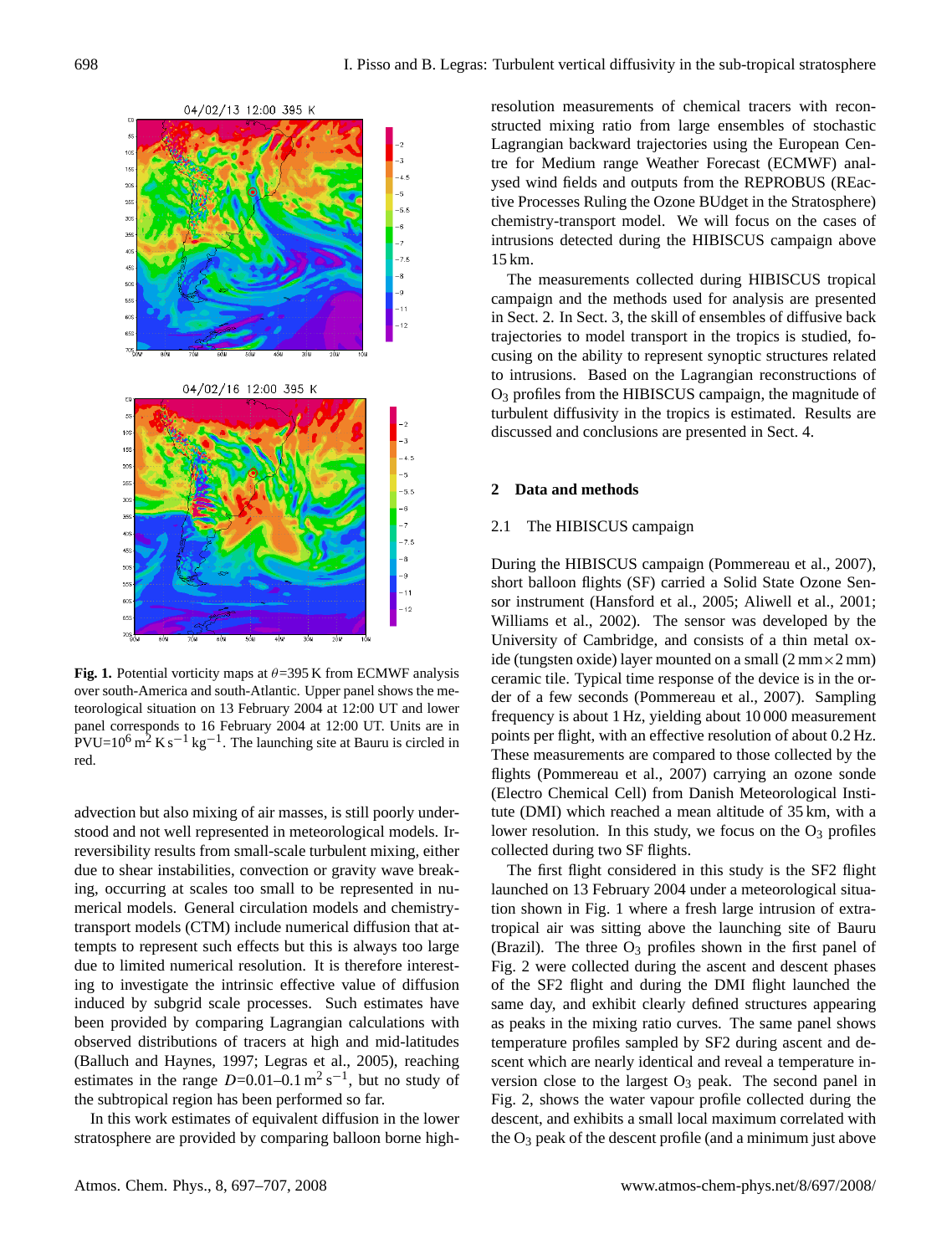

<span id="page-2-0"></span>Fig. 2. The first panel compares O<sub>3</sub> profile obtained during ascent (blue) and descent (green) of the SF2 flight on 13 February 2004 with temperature profile (red) collected during the same flight and  $O<sub>3</sub>$  profile measured by DMI ozone sonde (black). Second panel shows water vapour collected during SF2 descent and third panel shows methane collected during SF2 ascent. SF2 balloon was launched at 20:19 UT on 13 February. DMI ozone sonde was launched at 22:35 UT the same day.

where  $O_3$  drops). The third panel shows the CH<sub>4</sub> profile collected during the ascent and exhibits an absolute minimum around 17 km that coincides with the  $O_3$  peak of the ascent phase. The large values of  $O_3$  mixing ratio in the peaks with respect to the background values and the higher value in water vapour and lower value in CH<sup>4</sup> suggest the presence of a layer of extra-tropical intrusion.

SF1 was launched three days later, on 16 February, while the intrusion had ended but left significant remains of extra tropical air in the region surrounding Bauru as suggested by the meteorological situation shown in Fig. 1. Figure [3](#page-3-0) shows O<sup>3</sup> mixing ratio profiles collected during the ascent and descent phases of SF1 flight and during the ascent of DMI flight launched at  $00:08$  UT the same day. The three  $O_3$  profiles show peaks in mixing ratio values at different altitudes between 17.5 and 18 km. The SF1 ascent profile shows the peak shifted down with respect to the SF1 descent profile, and in the DMI profile the peak is even lower. The temperature collected during SF1 ascent and descent is also drawn showing almost no difference between ascent and descent and an inversion around 18 km located close to the three  $O_3$ peaks. This suggests a less stable situation than during SF2 flight, with an  $O_3$  rich layer sloping vertically and moving during the day. This is further suggested by Fig. [4](#page-3-1) showing the potential temperature as a function of altitude (first panel) and the  $O_3$  mixing ratio as a function of potential temperature. The right panel shows that the SF2 ozone peak found near 17 km in the left panel of Fig. [2](#page-2-0) is 10 K wide in potential temperature between 390 K and 400 K and the left panel shows that this layer exhibit a stable vertical gradient of potential temperature. Conversely, the SF1 ozone peak just below 18 km in Fig. [3](#page-3-0) has a smaller 5 K extent in potential temperature near 410 K and is associated with a layer which exhibits a weak inversion of potential temperature. This suggests that the ozone layer captured by SF2 is well-defined in the horizontal and the vertical direction while the ozone layer of SF1 is a more fugitive structure.

## 2.2 Diffusive backward trajectories

Because the typical horizontal/vertical aspect ratio of tracer structures in the stratosphere is large [\(Haynes and Anglade,](#page-10-19) [1997\)](#page-10-19), the main contributor to mixing is the vertical turbulent motion. This motivates the representation of small-scale turbulence in Lagrangian calculations as a vertical stochastic perturbation on the velocity field. The stochastic perturbation takes into account the turbulent motions occurring at unresolved scales. It is assumed that the overall effect of turbulence in a spatial scale smaller than the advecting fields grid has time scales much smaller than the time step of advection and hence can be approximated as a diffusive process. The displacement of an individual particle due to the perturbation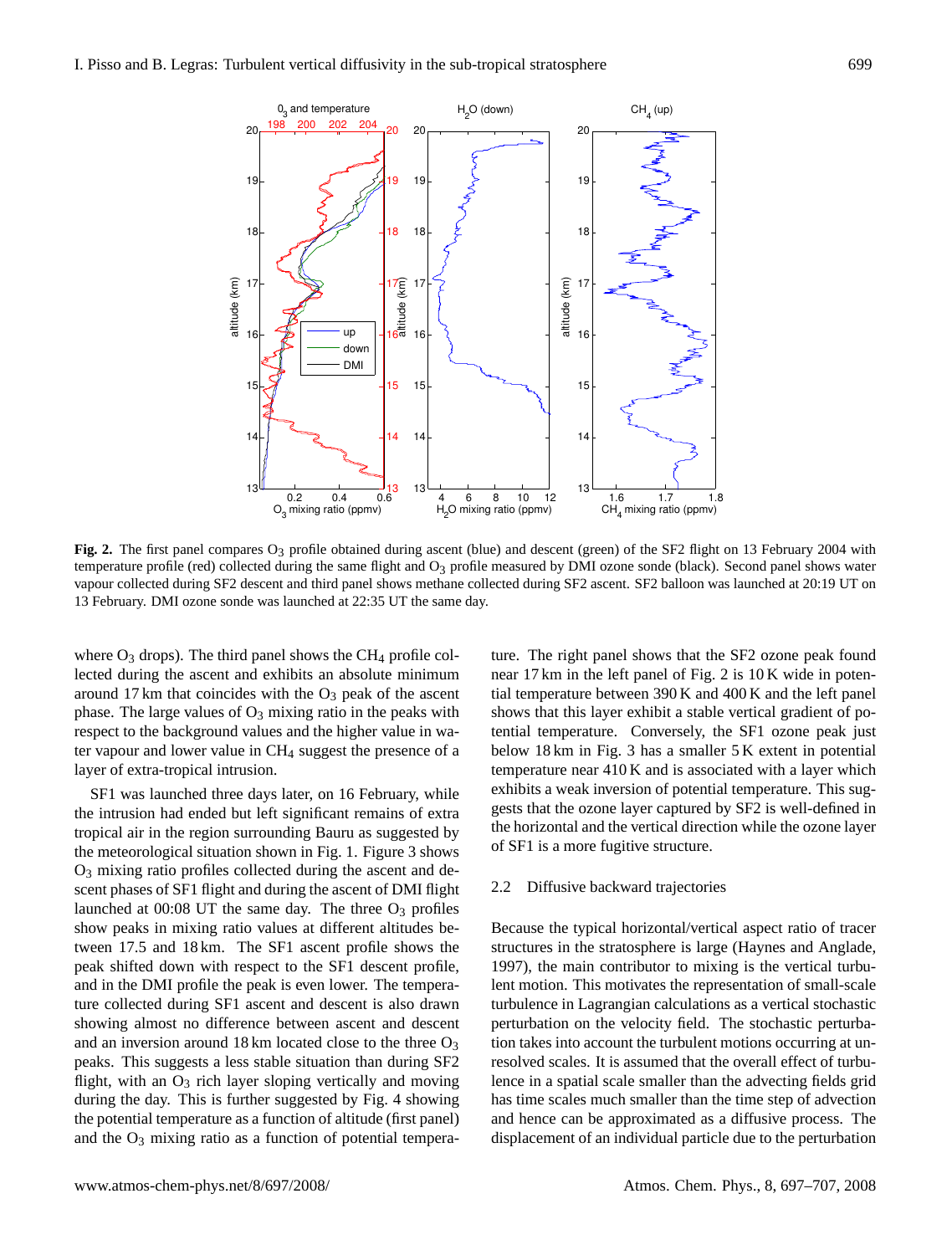

<span id="page-3-0"></span>Fig. 3. Comparison of  $O_3$  profiles obtained during ascent and descent of the SF1 flight on 16 February 2004 (blue and green) and DMI sonde the same day (black). Red curve represents temperature profile corresponding to SF1 flight. SF1 balloon was launched at 20:24 UT on 16 February. DMI ozone sonde was launched at 00:08 UT the same day.

and the advecting velocity reads:

<span id="page-3-2"></span>
$$
\delta x = u(x, t)\delta t + k\delta \eta(t) \tag{1}
$$

where **k** is the vertical unit vector and  $\delta \eta(t) = \sum_{i=1}^{m} w_i \frac{\delta t}{m}$  is a sum of the product of a white noise process  $w_i$  by the reduced time step  $\frac{\delta t}{m}$ . In this work, independent perturbations are applied to each member of a large ensemble of backward trajectories and we take  $m=50$ .

The solution to the advective diffusive equation

<span id="page-3-3"></span>
$$
\frac{\partial C}{\partial t} + \boldsymbol{u}(\boldsymbol{x}, t) \cdot \nabla C = D \, \nabla^2 C \tag{2}
$$

for impulsive initial conditions yields that the standard deviation of the positions of a diffused cloud of particles released at time  $t=0$  is  $\sigma = \sqrt{2Dt}$ , where D is the diffusivity. The random variable  $w_i$  used to generate the stochastic perturbation  $\delta \eta(t)$  in Eq. [\(1\)](#page-3-2) is uniform, with zero mean and variance  $\langle w_i^2 \rangle$  such that

$$
D = \frac{1}{2} < w_i^2 > \frac{\delta t}{m}
$$

This technique is related to the solution to Eq. [\(2\)](#page-3-3) by the Green function technique to obtain the field caused by a distributed source (i.e. the concentration at a time s previous



<span id="page-3-1"></span>**Fig. 4.** Potential temperature  $\theta$  as a function of altitude and  $O_3$ mixing ratio as a function of  $\theta$  for SF1 and SF2 flights, for both ascent and descent.

to t). If  $G(x, t; y, s)$  is the mixing ratio at the point x and time  $t$  caused by a unit point source at the point  $y$  and time  $s$ , then the field at  $(x, t)$  caused by a source distribution  $C(y, s)$ can be described as the integral

$$
C(\mathbf{x}, t) = \int G(\mathbf{x}, t; \mathbf{y}, s) C(\mathbf{y}, s) d^3 \mathbf{y}
$$
 (3)

where  $G(x, t; y, s)$  satisfies the two Eqs. [\(Morse and Fesh](#page-10-20)[bach,](#page-10-20) [1953;](#page-10-20) [Legras et al.,](#page-10-14) [2005\)](#page-10-14):

<span id="page-3-4"></span>
$$
\frac{\partial G}{\partial t} + \boldsymbol{u}(\boldsymbol{x}, t) \cdot \nabla_{\boldsymbol{x}} G - \frac{D}{\rho(\boldsymbol{x}, t)} \nabla_{\boldsymbol{x}} (\rho(\boldsymbol{x}, t) \nabla_{\boldsymbol{x}} G) \tag{4}
$$
\n
$$
= \frac{1}{\rho(\boldsymbol{y}, s)} \delta(t - s) \delta^{3}(\boldsymbol{y} - \boldsymbol{x}) \,,
$$

<span id="page-3-5"></span>
$$
\frac{\partial G}{\partial s} + \boldsymbol{u}(\boldsymbol{y}, s) \cdot \nabla_{\boldsymbol{y}} G + \frac{D}{\rho(\boldsymbol{y}, s)} \nabla_{\boldsymbol{y}} \left( \rho(\boldsymbol{y}, s) \nabla_{\boldsymbol{y}} G \right) \tag{5}
$$
\n
$$
= -\frac{1}{\rho(\boldsymbol{x}, t)} \delta(t - s) \delta^{3}(\boldsymbol{y} - \boldsymbol{x}) \,,
$$

which are written in the general compressible form with  $\rho$ the fluid density. Here the derivatives are taken with respect to the final coordinates  $x$  and  $t$  for Eq. [\(5\)](#page-3-4) and with respect to the initial coordinates  $y$  and  $s$  for Eq. [\(6\)](#page-3-5), which is wellposed for backward integration in time. Equation [\(1\)](#page-3-2) provides a numerical solution to Eq. [\(6\)](#page-3-5) for an arbitrary selection of end points. For a more detailed discussion, see [Holzer](#page-10-21) [and Hall](#page-10-21) [\(2000\)](#page-10-21); [Issartel and Baverel](#page-10-22) [\(2003\)](#page-10-22); [Dexheimer and](#page-10-23) [Bowman](#page-10-23) [\(2004\)](#page-10-23).

## 2.3 TRACZILLA

Reverse integrations of trajectories initialised along each transect have been performed with TRACZILLA, a modified version of FLEXPART [\(Stohl et al.,](#page-10-24) [2005\)](#page-10-24) which uses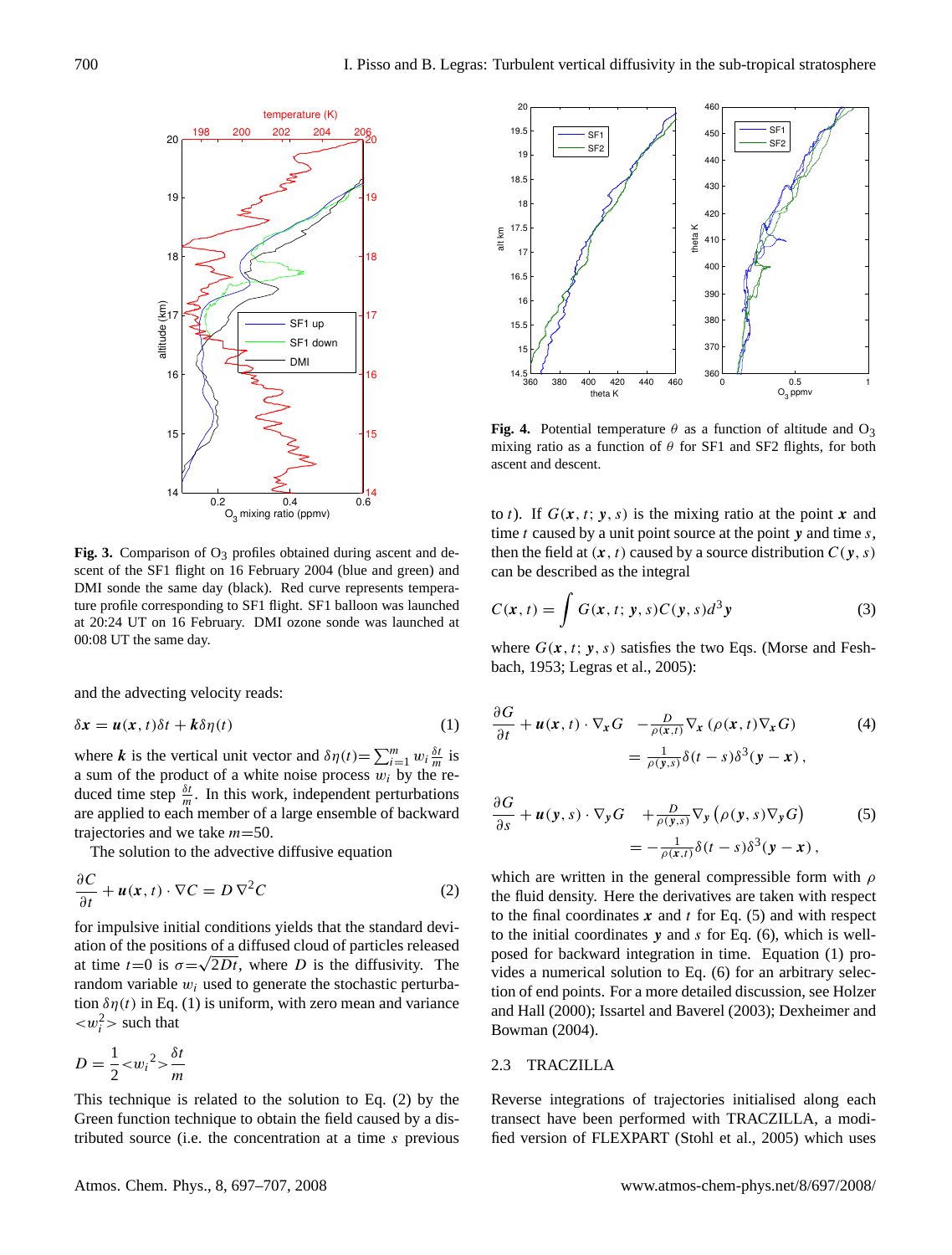

<span id="page-4-1"></span>**Fig. 5.** Back trajectories initialised along SF2 balloon track and calculated over 9 days. **(a)** Left panel: three dimensional representation. **(b)** Right panel: projection on the vertical-meridional axis. Colour code shows the altitude of the initial point of the trajectory.

ECMWF winds at 1◦ horizontal resolution and on 60 hybrid levels with 3-h resolution obtained by combining analysis available every 6 h with short time forecasts at intermediate times (3-h resolution). The modifications from FLEXPART advection scheme consists mainly in discarding the intermediate terrain following coordinate system and in performing a direct vertical interpolation of winds, linear in log-pressure, from hybrid levels. The vertical velocities used in this work are computed by the FLEXPART preprocessor using a mass conserving scheme in the hybrid ECMWF coordinates. The model uses a fixed time step  $\delta t = 900$  s. The release size N of the ensemble of trajectories used in this work is either  $N=500$  or  $N=2000$ . Time lag between parcel release is either 1 s or 30 s along the balloon track. We use the balloon GPS data and the on-board pressure sensor to locate the launching point of each parcel, in the horizontal and the vertical.

## 2.4 REPROBUS

Chemical mixing ratios where interpolated from REPROBUS 3-D output fields. REPROBUS (REactive Processes Ruling the Ozone BUdget in the Stratosphere) is a three-dimensional chemical-transport model with a comprehensive treatment of gas-phase and heterogeneous chemical processes in the stratosphere (Lefèvre et al., [1994,](#page-10-25) [1998\)](#page-10-26). Long-lived species, including ozone, are advected by a semi-Lagrangian scheme [\(Williamson,](#page-10-27) [1989\)](#page-10-27) forced by the ECMWF wind analysis. The model is integrated on 42 hybrid pressure levels that extend from the ground up to  $0.1$  hPa, with a horizontal resolution of  $2^\circ$  and a time resolution of 3h. The simulation used in this study was initialised on 1st April 2002 taking ozone field from ECMWF analysis and other compounds from climatology. Owing to the elapsed time between this initial state and the HIBISCUS campaign, it can be safely argued that the

ozone field of the REPROBUS model in February 2004 is independent of the initialisation.

# <span id="page-4-0"></span>**3 Results**

3.1 SF2 and active intrusion

## 3.1.1 Back trajectories

In order to study the origin and dynamical history of the sampled air, back-trajectories have been initialised starting from each measure point along SF2 flight track between 15 and 17.5 km above Bauru.

Figure [5a](#page-4-1) shows the 3-D back trajectories calculated over 9 days before the SF2 flight without added diffusion, and Fig. [5b](#page-4-1) shows the same set of back trajectories projected onto the latitude-altitude plane. For most of the trajectories, the air comes from regions located north of the launching site and altitudes above 15 km. However, the group of air parcels sampled between 16 and 17 km (in yellow) originates from latitudes below 70 S and altitudes below 14 km. This is consistent with the peak of  $O_3$  mixing ratio measured by SF2 instruments at 17 km and suggests that the mixing ratio peak is due to the layering of an extra-tropical air intrusion across the subtropical barrier. Figure [6](#page-5-0) supports this interpretation by showing that the 400 K isentropic surface is rising towards the equator (the isobars are descending in  $\theta$ -coordinate) and that the ozone gradient is directed towards the pole on this surface, although its magnitude is much smaller in the southern summer hemisphere than in the northern winter hemisphere.

Figure [7](#page-5-1) compares the  $O_3$  reconstruction from this set of non diffusive trajectories with  $O_3$  measurements during SF2 flight. In spite of the very large noise inherent to this reconstruction, we see that the peaks between 15 and 16 km, at 17 km and at 19 km are all associated with bumps in the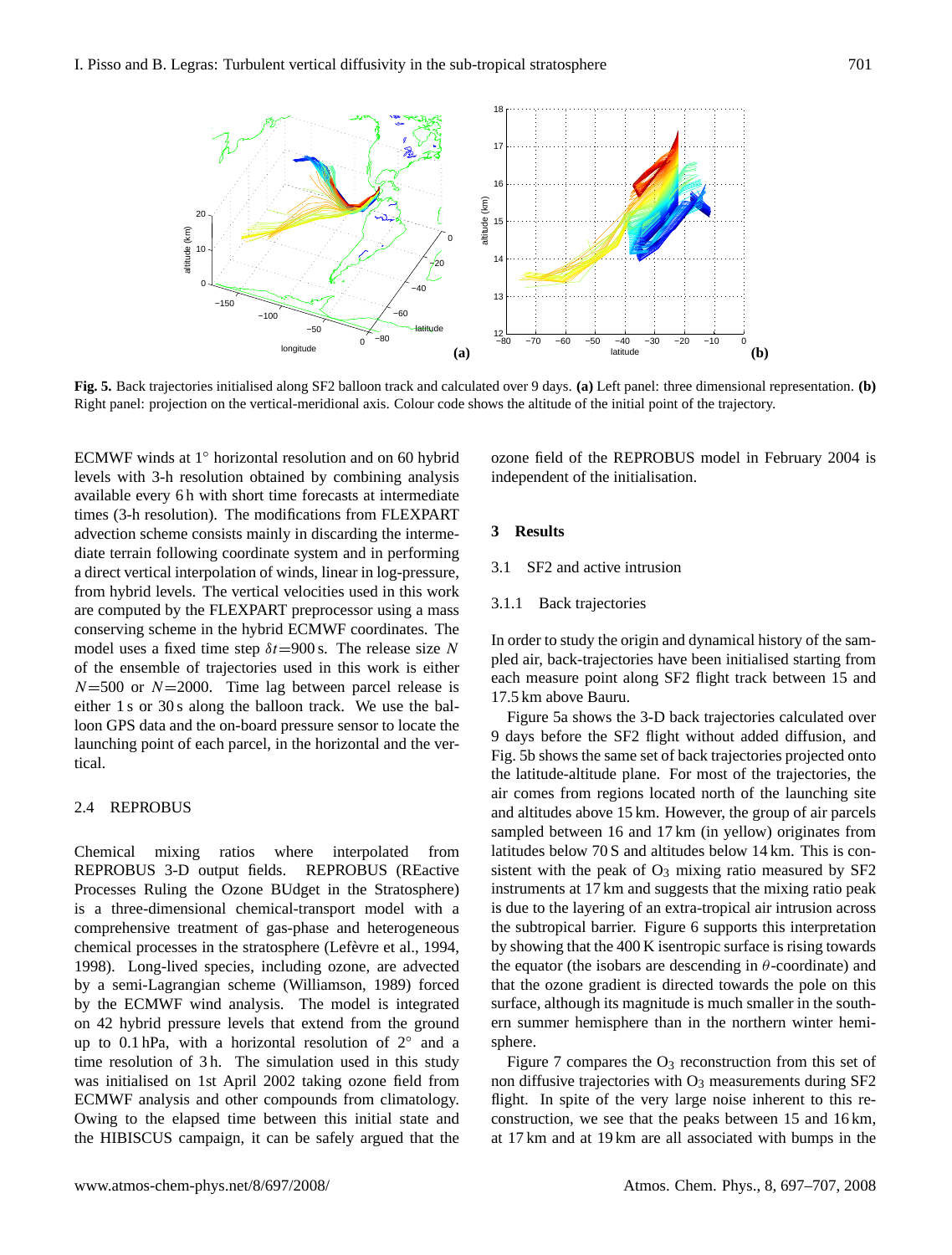

<span id="page-5-0"></span>**Fig. 6.** Left panel: Pressure (hPa) for February 2004. Data are from the operational ECMWF analysis averaged over the whole month and in longitude. Right panel: Ozone mixing ratio (ppmv) for February. Data are interpolated from [Fortuin and Kelder](#page-10-28) [\(1998\)](#page-10-28) using the ECMWF meteorological analysis of February 2004.



<span id="page-5-1"></span>**Fig. 7.** Deterministic reconstruction of SF2 ozone profile without diffusion. Each measurement point is represented by one trajectory. Vertical axis is the altitude along the balloon track. The green curve represents the ozone profile measured by SF2 flight. Lagrangian reconstructions without diffusion (in blue) are much rougher than measured profiles. The black dashed line shows the  $O_3$  mixing ratios interpolated from global REPROBUS chemical fields on measurement locations.

observed profile. The depleted layer between 17 and 18 km is also seen in the observed profile. All these features are, however, strongly exaggerated in the reconstruction. The upper part of the reconstructed profile, above 18 km tends to follow the REPROBUS profile and to depart from the observations, resulting in an underestimation of about 50%. We meet here one of the fundamental limitations of reconstructions which is that they are able to regenerate the small scales of the tracer but they depend on the accuracy of the supporting CTM or chemical data for the mean gradients. In fact, REPROBUS underestimates ozone in most of the lower tropical and subtropical stratosphere (G. Berthet, personal communication).

### 3.1.2 Diffusive reconstructions

In order to estimate the vertical diffusivity coefficient, we compare now the values of  $O_3$  mixing ratio measured by SF2 sonde with diffusive reconstructions with the TRACZILLA model. Figure [8](#page-6-0) shows the reconstructions obtained with a range of diffusivity from  $D=10^{-3}$  m<sup>2</sup> s<sup>-1</sup> to  $D=1$  m<sup>2</sup> s<sup>-1</sup>. In addition to adding vertical diffusion, we have also filtered the reconstructions with a running centered average over 5 s in order to simulate the response function of the instrument [\(Pommereau et al.,](#page-10-15) [2007\)](#page-10-15).

In the lower layers, corresponding to the troposphere, the mean reconstructed  $O_3$  is closer to the measurements than the prediction of REPROBUS. However, small diffusivity  $D \le 0.1$ m<sup>2</sup> s<sup>-1</sup> generates a number of fluctuations which are not observed. It is only for  $D=0.5 \text{ m}^2 \text{ s}^{-1}$ , that the fluctuations are reduced to the level of the observations below 14 km.

Above the tropopause, the peak in  $O_3$  mixing ratio located between 16 and 17 km, corresponding to the extra-tropical intrusion, is reproduced in all reconstructions but overestimated for values of D below  $0.1 \text{ m}^2 \text{ s}^{-1}$ . The difference with the measured values in this layer is of more than 100% for the values  $D=0.001 \text{ m}^2 \text{ s}^{-1}$  and  $D=0.01 \text{ m}^2 \text{ s}^{-1}$ . However, the slope of the curve, which represents the gradient of mixing ratio, is too steep for  $D=0.1 \text{ m}^2 \text{ s}^{-1}$ . It is again with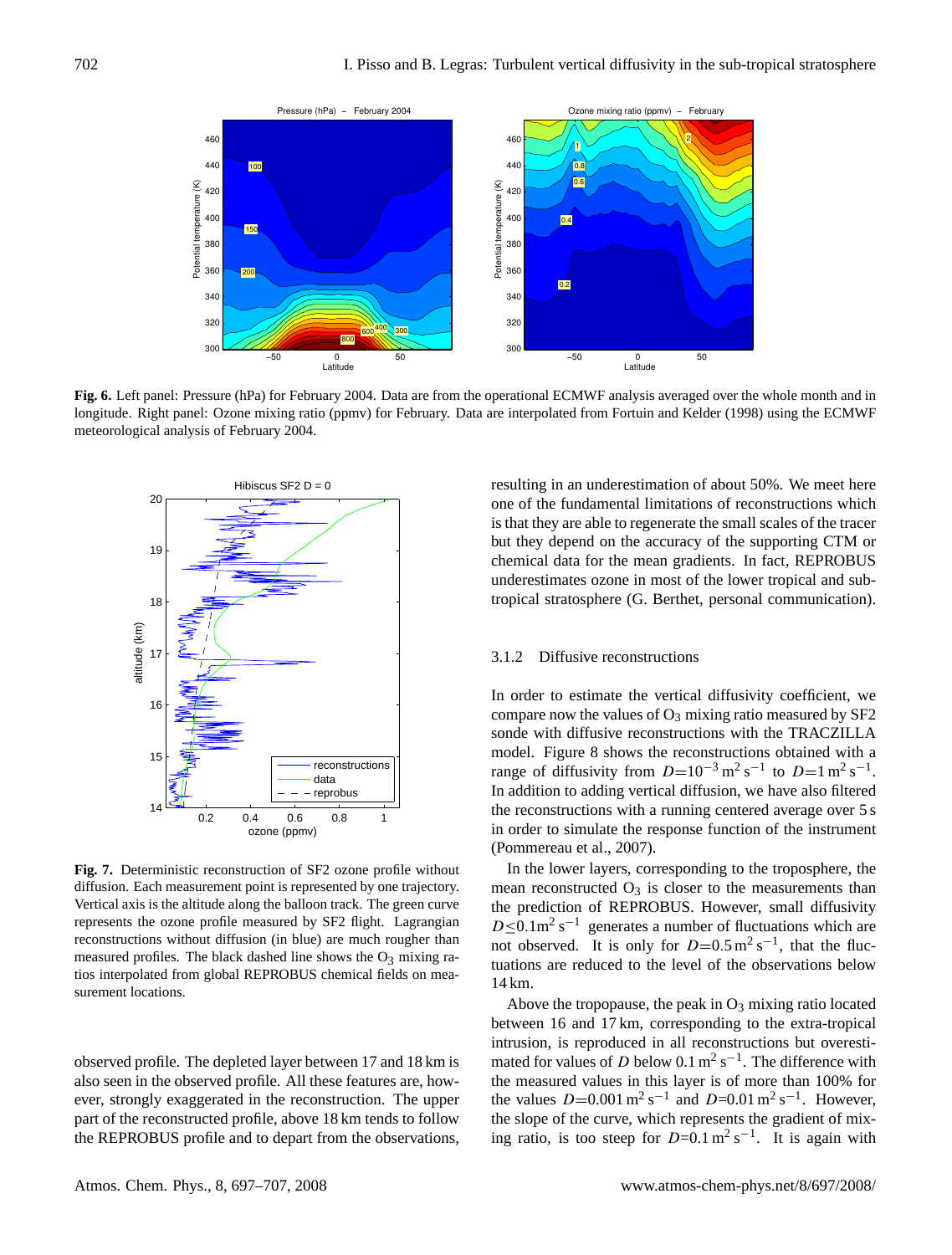

<span id="page-6-0"></span>**Fig. 8.** Blue curves show diffusive reconstructions of SF2 ozone profile for values of D ranging from  $10^{-3}$  m<sup>2</sup> s<sup>-1</sup> (upper left panel) to  $1 \text{ m}^2 \text{ s}^{-1}$  (lower centre panel). Vertical axis is the altitude of initialisation points. Green curves represent the ozone profile measured by SF2 flight and black dashed lines show the  $O_3$  mixing ratios interpolated from global 3-D REPROBUS chemical fields. Red curves show the standard deviation of O<sub>3</sub> mixing ratio (in ppmv) associated with each individual cloud of trajectories. Values are read from the upper horizontal axis. The magenta curve in the lower left panel shows the reconstruction obtained with horizontal diffusion  $D_H = 250000 \text{ m}^2 \text{s}^{-1}$ . Lower right panel shows the correlation between the mean and the standard deviation for the diffusive reconstructions along SF2 profile calculated for values of diffusivity of  $0.1 \text{ m}^2 \text{ s}^{-1}$  (a),  $0.5 \text{ m}^2 \text{ s}^{-1}$  (b) and  $1 \text{ m}^2 \text{ s}^{-1}$  (c).

 $D=0.5 \text{ m}^2 \text{ s}^{-1}$  that we reach the best agreement with the observations both for the peak at 17 km and the depleted layer between 17 and 18 km. The position of the peak is only shifted by 200 m in the reconstruction.

Above 18 km, where REPROBUS departs significantly from the observations, the reconstructions exclude any value less than  $0.1 \text{ m}^2 \text{ s}^{-1}$  which produces too large, unobserved fluctuations. On the other side, the closeness between observations and  $1 \text{ m}^2 \text{ s}^{-1}$  profile is only a spurious result that compensates the under-prediction of ozone by REPROBUS by increased diffusion along the vertical gradient. Small wiggles on the reconstructed curve are due to sampling effects which increase with  $D$  in the reconstructions.

The profile of the tracer standard deviation within the cloud of points associated with each parcel is also shown in Fig. [8.](#page-6-0) It grows with diffusion as the cloud of points invades a wider range of altitudes and latitudes. Lower-right panel shows that, for several values of  $D$ , the standard deviation is well correlated with the mean. The fact that  $\frac{\sqrt{<<^2>}}{<<^2>} \approx$  con-

stant is consistent with fluctuations  $C'$  being due to displacements in the vertical and horizontal gradients of C rather than to chemical effects.

In order to test our assumption that mixing is mainly crossisentropic we have also performed an additional calculation where the vertical diffusion  $D$  is set to zero and replaced by a horizontal diffusion  $D_H$ . The lower left panel of Fig. [8](#page-6-0) shows that  $D_H \approx 250\,000$ m<sup>2</sup> s<sup>-1</sup> is needed to match the reconstructed profile obtained with  $D = 0.5$ m<sup>2</sup> s<sup>-1</sup>. The large ratio, of the order 500 000 between  $D_H$  and D is consistent with the examination of the dispersion of close trajectories. Parcels initially distant of 10 m in the vertical along the SF2 profile are separated by an average distance of 9 km after 30 h of backward integration without diffusion. This means a vertical shear 0.008 s<sup>-1</sup>. Parcels initially separated by 2.5 km in the horizontal hardly separate by more than 5 km over the same period, which provides an upper bound for horizontal deformation or shear as  $4.10^{-6}$  s<sup>-1</sup>. It thus appears that the purely horizontal dispersion is very weak in the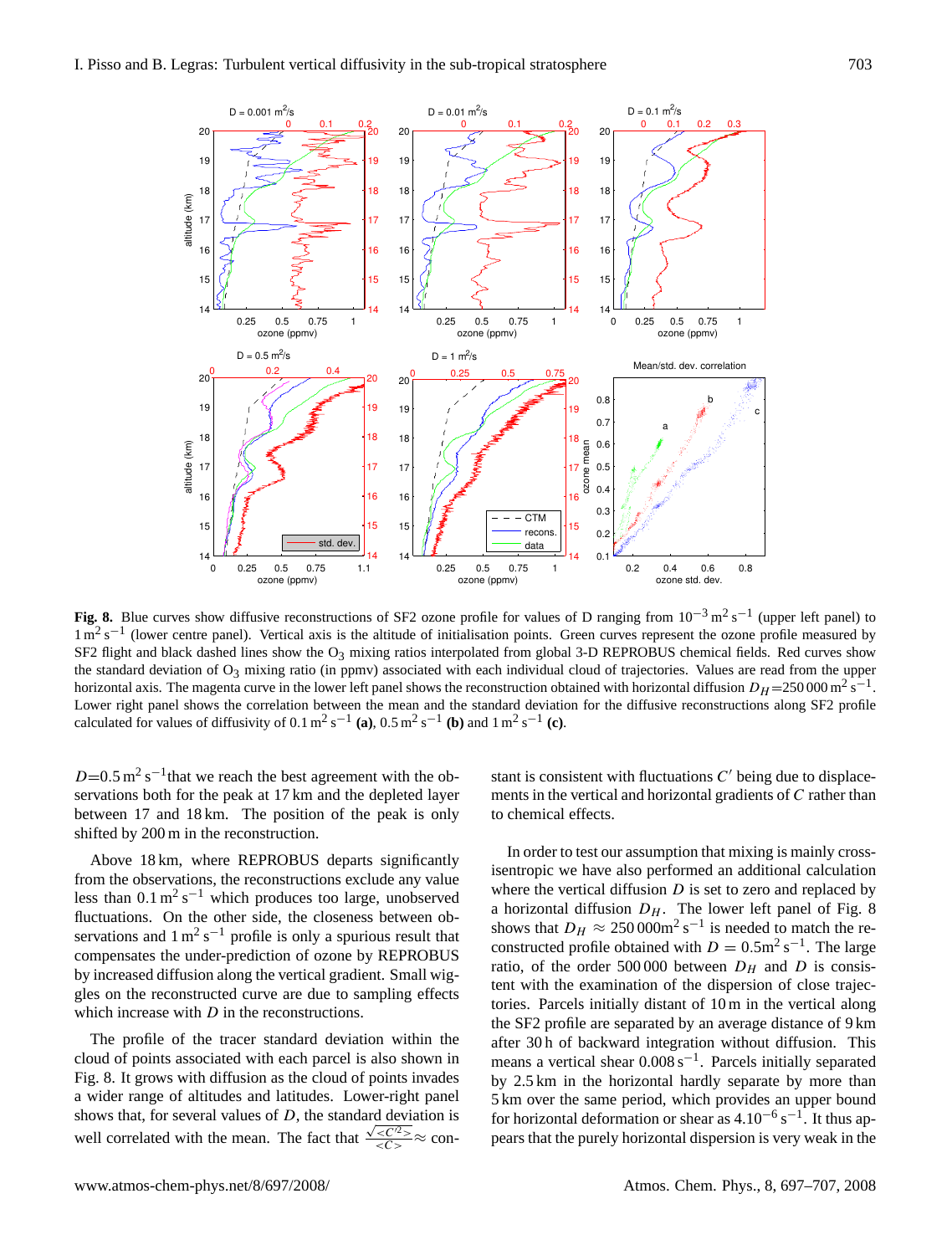

<span id="page-7-0"></span>**Fig. 9.** Three dimensional distribution of  $O_3$  in a neighbourhood of the segment supporting the peak on 16 February. The region considered corresponds to three pressure levels (85, 80 and 75 hPa) from 21 S to 26 S in latitude and 46 W to 52 W in longitude. Ensembles of diffusive backward trajectories with a value of D of  $0.1 \text{ m}^2 \text{ s}^{-1}$ were used to reconstruct the  $O_3$  mixing ratio in a 1.5 $\textdegree$  horizontal grid and the result was interpolated on a 0.25◦ horizontal grid. The vertical lines represent the actual and shifted balloon tracks used to produce Fig. [10.](#page-8-0) A region of low  $O_3$  is apparent at the level 80 hPa over the launching site. Colour code represents  $O_3$  mixing ratio in ppbv. Vertical lines are the locations of shifted reconstructions shown in Fig. [10.](#page-8-0)

considered case, at least based on the ECMWF analysis. We have checked our calculations by using the same numerical tools on high latitude winter ozone profiles for which the diffusivity ratio is found to be 60 000, compatible with a vertical to horizontal shear ratio of 250 as estimated by [Haynes and](#page-10-19) [Anglade](#page-10-19) [\(1997\)](#page-10-19) in the lower stratosphere.

Both estimates of vertical and horizontal diffusions are similar to those of [Hegglin et al.](#page-10-29) [\(2005\)](#page-10-29) in the lower stratosphere, although we believe that the agreement is somewhat coincidental for the horizontal diffusion. The calculation of [Hegglin et al.](#page-10-29) [\(2005\)](#page-10-29) includes the effect of synoptic perturbations while our estimates is related to subgrid-scale effects.

# 3.2 SF1 and decaying intrusion

Figure [1b](#page-1-1) shows that on 16 February, the active phase of the intrusion dominating on 13 February has ended and the region surrounding Bauru is filled with numerous remains as patches of high PV. This suggests that tracers are also distributed as patches and that lamination might occur over a small area rather than over a broad domain like on 13 February. This suggests also that reconstructions will perform less accurately in that case.

Indeed, diffusive reconstructions with a small value of D of 0.1  $\text{m}^2$  s<sup>-1</sup>, which generally tend to exaggerate features in observed profiles do not show even one hint of the peak of  $O_3$ mixing ratio in the profile of SF1 flight as seen in Fig. [10a](#page-8-0).

In order to investigate the causes of this discrepancy, ensembles of diffusive backward trajectories have been initialised not only at measured locations along the balloon track but also at other locations in its neighbourhood.

Figure [9](#page-7-0) shows a 3-D neighbourhood (21 S to 26 S in latitude, 46 W to 52 W in longitude and 85 hPa to 75 hPa in pressure) of the SF1 flight segment over which the peaks were detected. This figure is generated by performing diffusive reconstructions with  $D=0.1 \text{ m}^2 \text{ s}^{-1}$  in three horizontal planes at three pressure levels: 85 hPa (17.25 km), 80 hPa (17.65 km, around the maximum of  $O_3$ ) and 85 hPa (18.15 km), respectively. It is clear that Bauru is, according to this map, located in a region with  $O_3$  less than 0.3 ppbv just north of a large meridional gradient in ozone concentration with values of the order of 0.4 ppbv at 200 km from the launch site. The accuracy in the location of such gradient depends both on the chemical initialisation field and on the advecting winds. Displacements of the order of tens of kilometres are very common when comparing observed and reconstructed structures along aircraft tracks [\(Legras et al.,](#page-10-14) [2005,](#page-10-14) eg.). It is likely that the missing bump on the SF1 reconstructed profile could be found in the neighbourhood of Bauru, on the southern side.

Hence, we have reconstructed the  $O_3$  profile over the 5 profiles along the vertical lines in Fig. [9](#page-7-0) distributed horizontally over a segment running between the launch site at (22.5 S, 49.5 W) and (25.85 S, 47.46 W) where reconstructed  $O_3$  is high. The reconstructed profiles in Fig. [10b](#page-8-0)–f show that a peak of  $O_3$  near 18 km is obtained in panels (d) to (f). This peak is larger than the observed one and is vertically shifted by about 300 m. Different values of  $D$  yield different structures in the distribution on  $O_3$  in this region. The determination of a unique value for D relies on the identification and reconstruction of measured tracer structures, and here additional hypothesis are needed to constrain the values of diffusivity. Hence, it is not possible from these reconstructions to estimate D accurately.

#### 3.3 Detecting dynamical boundaries

Regions of high dispersion in the flow (i.e., rapid separation of pairs of particles) are characterised by maxima of Lyapunov exponents [\(Pierrehumbert and Yang,](#page-10-12) [1993;](#page-10-12) [Legras](#page-10-14) [et al.,](#page-10-14) [2005\)](#page-10-14). Finite time Lyapunov exponents, which describe the transformation of an infinitesimal spherical cloud surrounding a particle at time  $t_0$  into an ellipsoid at time  $t_1$ in a local reference frame relative to the particle, have been calculated along the balloon tracks in order to study the dynamical history of the sampled air. The calculation of the three local Lyapunov exponents around a deterministic particle trajectory is performed by using a triad of orthogonal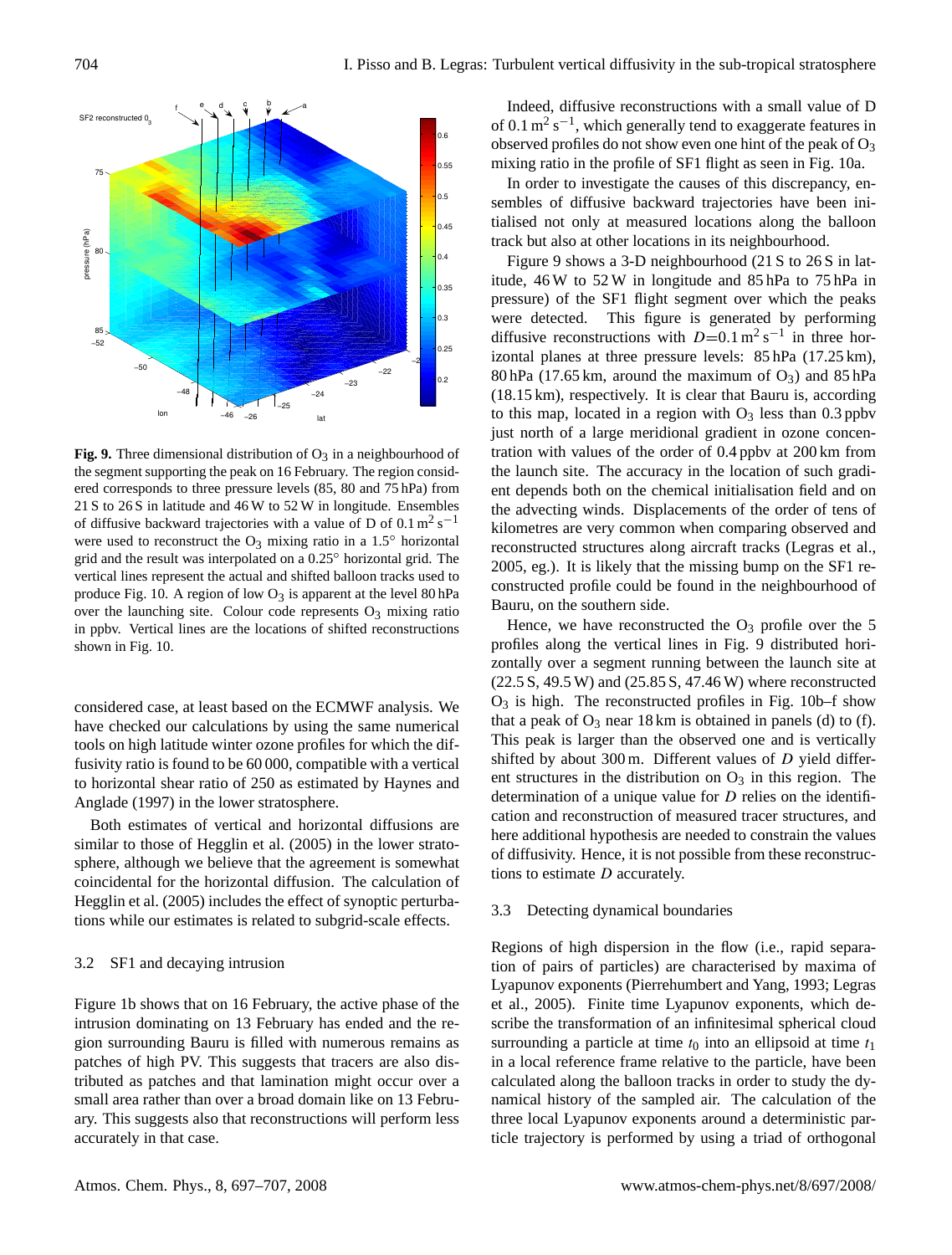

<span id="page-8-0"></span>**Fig. 10.** O<sub>3</sub> diffusive reconstructions for the SF1 flight on 16 February 2004 (descent) performed with a diffusivity of 0.1 m<sup>2</sup> s<sup>-1</sup>. Upper left panel corresponds to the actual flight track, over the launching site at (49.03 W, 22.36 S). The following panels show diffusive reconstructions initialised by shifting the actual balloon track along a line running from the launch site to where reconstructed  $O_3$  is high as indicated in Fig. [9.](#page-7-0) Green: observed ozone profile; blue: REPROBUS profile at the launch site; red: reconstructed profile at shifted location. A peak at 18 km is observed in the lower three panels.

displacement around the initial position. Such triads are further distributed around each measured point, on a cubic grid centered on that point. The initial separations determining the size of the cube are 10 m in the vertical and 2500 m in the horizontal (based on the typical stratospheric aspect ratio of stratospheric tracer layers [Haynes and Anglade,](#page-10-19) [1997\)](#page-10-19). Renormalisation of the triads is performed every 24 h according to the standard algorithm of [Benettin et al.](#page-10-30) [\(1980\)](#page-10-30) and the Lyapunov exponents, which stabilise after three to five days, are averaged over the cube surrounding each point.

Influence of long range advection is seen as strong gradients and peaks in reconstructed mixing ratio profiles of tracers. Strong strain is represented by peaks in the Lyapunov exponents.

The first panel in Fig. [11](#page-9-1) shows the exponents for SF2 flight focusing on the vertical range of the extra tropical tropical intrusion. The peaks at 16.5 km and slightly below 17 km mark regions of high stretching where gradients intensify orthogonally to the stretching direction. They mark the boundaries of the intrusion, where two backward trajectories separate rapidly. Conversely, the minima correspond to regions of the flow with small separation rates of back trajectories. These are associated with the core of the intrusion, where dispersion is small as suggested from Fig. [5.](#page-4-1)

The second panel of Fig. [11](#page-9-1) shows two different diffusive reconstructions of  $O_3$  mixing ratio along the same flight track, corresponding to diffusions of 0.1 and  $0.5 \text{ m}^2 \text{ s}^{-2}$ , compared to the measured profile, showing that the location of largest gradient agrees very well with the peaks of the Lyapunov exponent. Therefore, the surfaces limiting the intrusion (above and below) where the contact is established between air masses coming from different origins can be considered as dynamical boundaries. This is further demonstrated in the third panel of Fig. [11](#page-9-1) which shows the reconstruction from a non diffusive cloud of points initialised around each parcel at the points used for Lyapunov exponent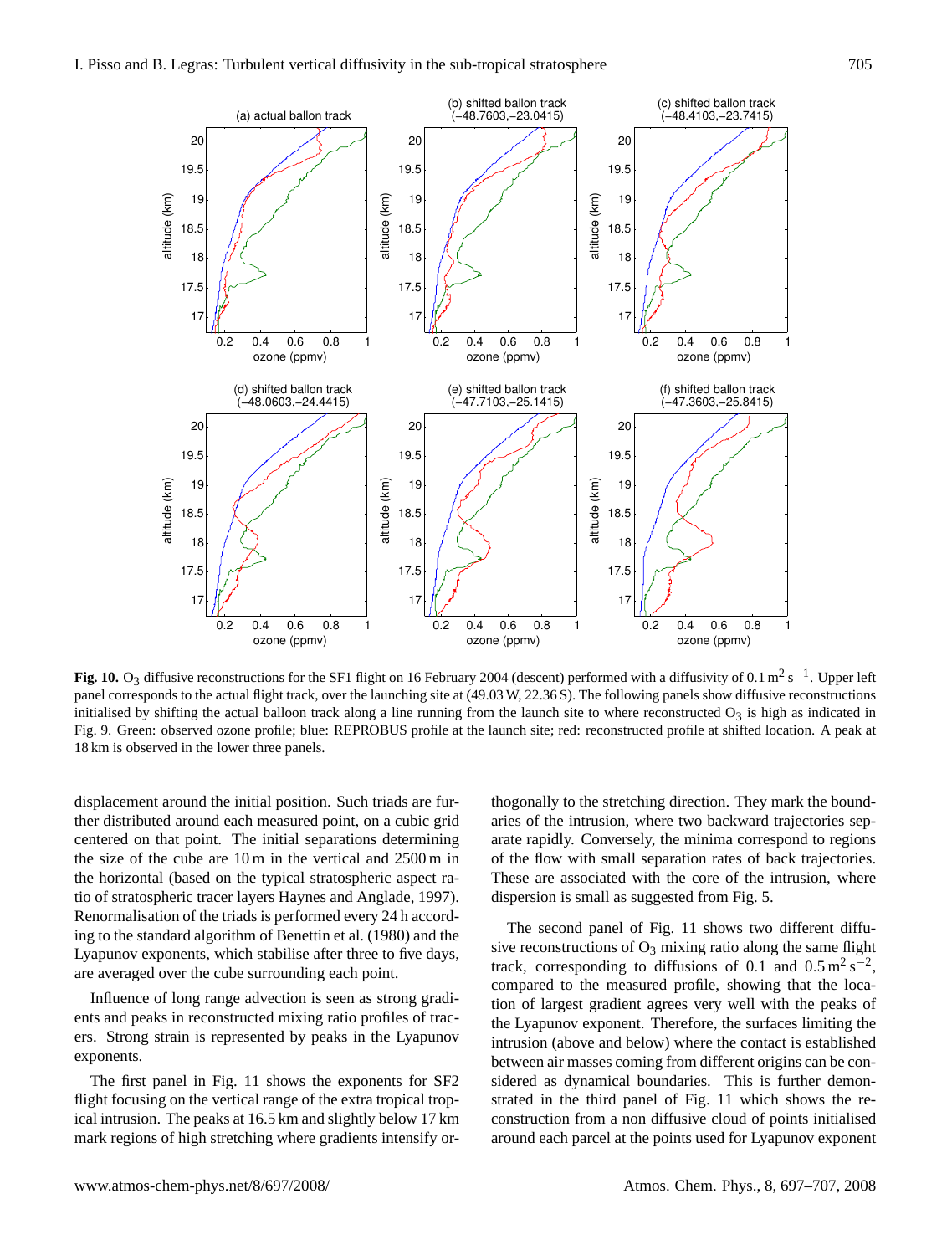

<span id="page-9-1"></span>**Fig. 11.** Left panel: Three-dimensional Lyapunov exponents along SF2 balloon track. Blue curves show the largest rate of separation between two points for negative time (contraction in the positive time direction). Red curve shows the largest positive exponent, corresponding to contraction in negative time. Green curve shows the second exponent, which can be positive or negative. Black curve is the sum of the three exponents that should vanish for strictly incompressible flow but here slightly differs from zero due to compressibility and numerical errors. Centre panel: diffusive reconstructions of  $O_3$  mixing ratio. Right panel: weakly diffusive and non-diffusive reconstructions of  $O_3$  mixing ratio.

calculation. It is clear that gradients reconstructed in that way are unrealistic, but it is striking to find that the boundary of the high  $O_3$  region corresponds sharply to the peaks of the Lyapunov exponents.

Over the altitude range of the intrusion, one Lyapunov exponent is negative while the two others are positive with about the same magnitude. This indicates that stirring generates filaments in the negative time and pancakes or sheets in the positive time.

#### <span id="page-9-0"></span>**4 Conclusions**

We have shown that laminated structures in the  $O_3$  profile found during the subtropical HIBISCUS campaign can be identified with a long-range extra-tropical intrusion associated with breaking Rossby waves across the subtropical barrier. This intrusion carries air that trajectories trace back to polar latitudes less than 10 days before.

The peaks in the  $O_3$  profile induced by extra-tropical intrusions are very well reconstructed during the active phase of the intrusion, when the large scale flow induces a clear separation between air masses. The reconstruction performs less well during the subsequent ageing stage when unmixed extra-tropical air is preserved as sloping sheets in the subtropics and when separation relies on meso-scale stirring and mixing which is less constrained by data assimilation and hence less predictable. However, even in that case, reconstructed profiles in the vicinity of the balloon track reproduce ozone peaks with amplitude and vertical location close to the observations.

The best estimated value of Lagrangian turbulent diffusivity is  $0.5 \text{ m}^2 \text{ s}^{-1}$  which is somewhat larger than that found at mid latitude in winter for the same levels  $(0.1 \text{ m}^2 \text{ s}^{-1})$ [\(Legras et al.,](#page-10-14) [2005\)](#page-10-14).

The intrusion is fairly localised in altitude just above the level of the tropical tropopause and belongs to a range of altitude where meridional exchanges are favoured [\(Waugh,](#page-10-8) [1996\)](#page-10-8).

The mid-height of the reconstructed intrusion does not vary with D. Both upper and lower edges and the maximum value are reconstructed with the same value of  $D$  while sharp peaks of stretching occur on the edges. This suggests that D cannot be solely related to the local strain rate unlike the common assumption in most current parameterization and in agreement with previous findings at higher latitudes [\(Legras](#page-10-14) [et al.,](#page-10-14) [2005\)](#page-10-14).

The generality of results found here is, however, somewhat limited by the scarcity of the available dataset and clearly needs to be confirmed by analysis of data from future campaigns.

*Acknowledgements.* We acknowledge the O3SSS and the DMI teams for the ozone data and G. Durry for  $H_2O$  and methane data. We acknowledge F. Lefèvre for the REPROBUS simulations and G. Berthet for fruitful discussions. I. Pisso was supported by a fellowship of the Ecole Polytechnique.

Edited by: P. Haynes